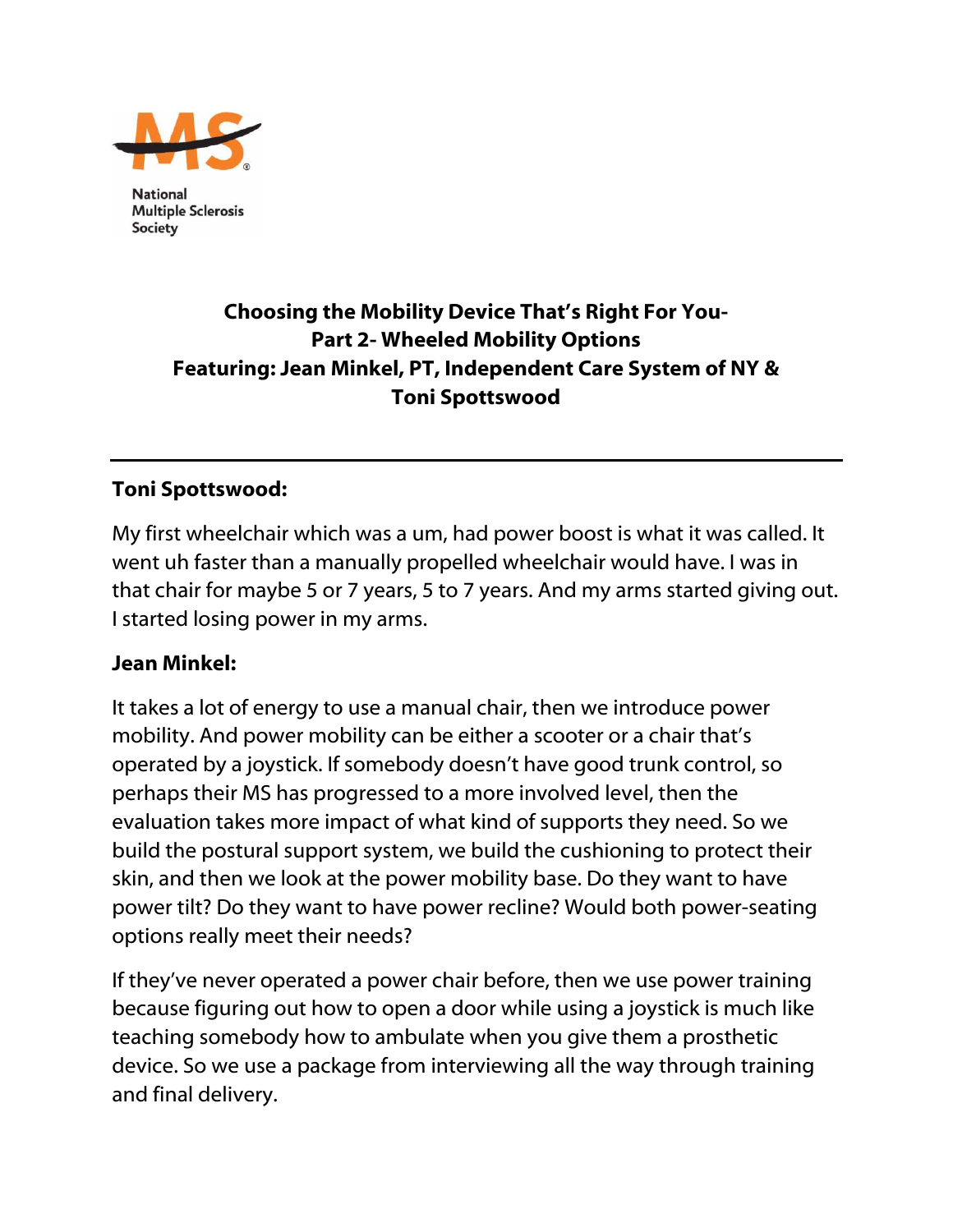## Toni Spottswood:

That was when she recommended I get into a power chair. It does a lot of things. It goes backwards and forwards, it goes up, down, my legs go up and down. I've had it long enough now that I have figured out all of these things about where, how far to go when I want my feet above my heart and where, how far to go back when I'm not sitting up straight. Things like that.

When I was on my crutches, my apartment is fairly large and when I left the bedroom in the morning to go to the living room, that was the last time I'd see my bedroom that day because it was very far to get to on crutches.

It would take maybe 5 whole minutes to get there on my crutches and that doesn't sound like a very long time, but when you're sort of dragging your body along, and it's really heavy and you don't have the normal power to make your legs come forward that you would, that most people do.

Once I got into my little wheelchair, even, even that first one I, I had, the little 50 buck wheelchair, it basically opened up my whole apartment to me again because I could go back in the bedroom in no time and get something that I had left there by accident and come back to the living room. Maybe go back and watch TV back if someone was wanting to watch TV in the living room and I didn't want to watch that program. It really gave me my apartment back and it was, it was a really nice thing."

# Jean Minkel:

People with MS have really taught me about the mixing and matching of mobility devices and what people find is depending on how they feel that day, depending on where they're trying to get around, different devices work better.

So in a smaller, maybe a bathroom or a kitchen in the city, a rollator walker allows them the ability to stand and reach and move but have the security of, of being able to be supported. But once they're outside, they just don't have the endurance and a scooter can help them go to the grocery store, go to the doctor's office and if they're going to a place they don't know what the accessibility is, a manual wheelchair that's folded, that can go into the trunk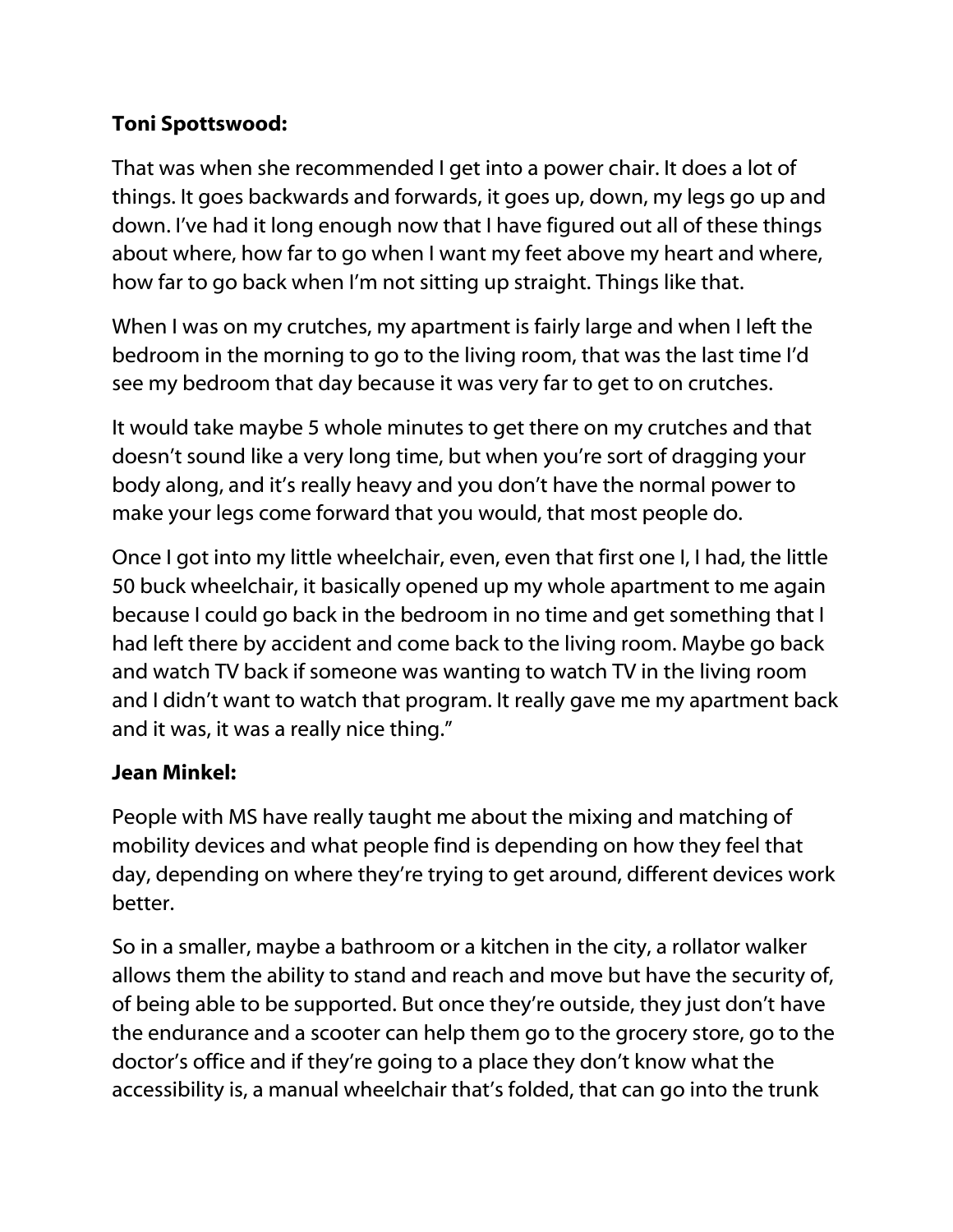of a car gives them the ultimate flexibility providing they're traveling with someone that help push the chair.

So I often think of it as we all have different shoes. Folks with MS use different devices depending on what activities they want to be engaged in.

# Toni Spottswood:

When I got into my first wheelchair, it gave me my independence back.

## Jean Minkel:

There are a range of mobility devices in the wheeled mobility world from a standard manual chair to an adjustable manual chair to a scooter to a power chair to a power chair with power seating.

A standard manual chair is just that- standard. The rear wheel is fixed on the back post preventing adjustment for self-propulsion. Its advantages are it folds and can be easily put in the trunk of a car. For someone who has the upper extremity strength and endurance to self-propel, an adjustable manual chair is essential to move the rear wheel as far forward to make selfpropulsion as easy as possible.

When self-propelling a manual chair isn't feasible we move to power mobility and the entry level product is a scooter, known in Medicare coverage language as a POV standing for personal operated vehicle. A scooter is 3 wheeled device. You need both your upper extremities to steer and control the speed with your fingers.

If your upper extremities fatigue and tire, and using a scooter is no longer feasible, a power chair operated with a joy stick becomes a more efficient way to get around. The placement of the drive wheels makes indoor mobility much more efficient because it's a tighter turning radius.

If the progression of MS has resulted in the trunk not being able to maintain a position against gravity we offer power seating where we can change the orientation by tilting or reclining or elevating the leg rests. Power seating can be put on most power bases.